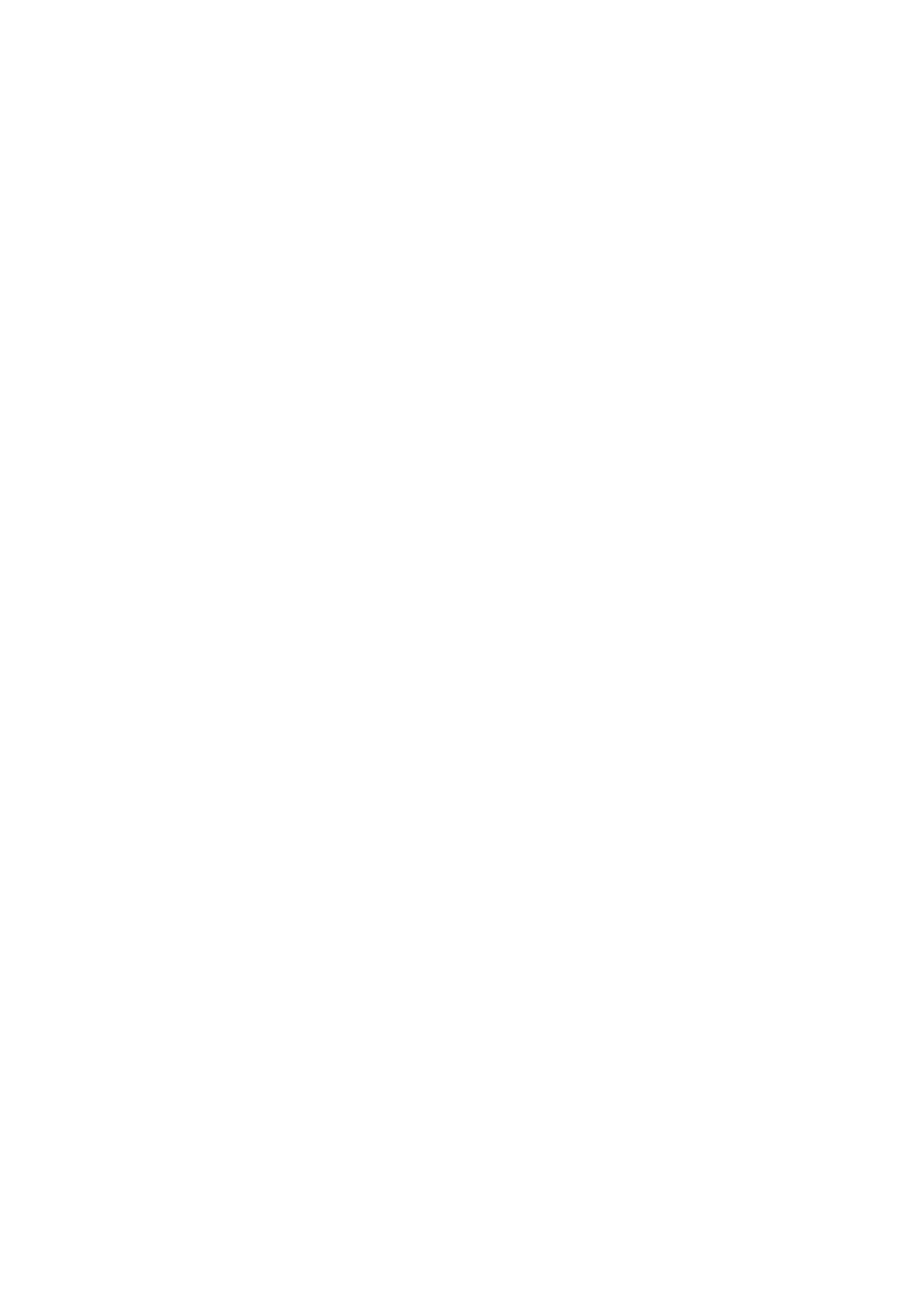# **1. Introduction**

### **1.1 The Public Interest Advocacy Centre**

The Public Interest Advocacy Centre (PIAC) is an independent, non-profit law and policy organisation that works for a fair, just and democratic society, empowering citizens, consumers and communities by taking strategic action on public interest issues.

PIAC identifies public interest issues and, where possible and appropriate, works co-operatively with other organisations to advocate for individuals and groups affected. PIAC seeks to:

- expose and redress unjust or unsafe practices, deficient laws or policies;
- promote accountable, transparent and responsive government;
- encourage, influence and inform public debate on issues affecting legal and democratic rights;
- promote the development of law that reflects the public interest;
- develop and assist community organisations with a public interest focus to pursue the interests of the communities they represent;
- develop models to respond to unmet legal need; and
- maintain an effective and sustainable organisation.

Established in July 1982 as an initiative of the (then) Law Foundation of New South Wales, with support from the (then) NSW Legal Aid Commission, PIAC was the first, and remains the only broadly based, public interest legal centre in Australia. Financial support for PIAC comes primarily from the NSW Public Purpose Fund and the Commonwealth and State Community Legal Services Program. PIAC also receives funding from Industry and Investment NSW for its work on energy and water, and from Allens Arthur Robinson for its Indigenous Justice Program. PIAC also generates income from project and case grants, seminars, consultancy fees, donations and recovery of costs in legal actions.

### **1.2 Energy + Water Consumers' Advocacy Program (EWCAP)**

This Program was established at PIAC as the Utilities Consumers' Advocacy Program in 1998 with NSW Government funding. The aim of the Program is to develop policy and advocate in the interests of lowincome and other residential consumers in the NSW energy and water markets. PIAC receives policy input to EWCAP from a community-based reference group the members of which include:

- Council of Social Service of NSW (NCOSS);
- Combined Pensioners and Superannuants Association of NSW (CPSA);
- Park and Village Service;
- Ethnic Communities Council NSW;
- rural and remote consumers:
- Institute of Sustainable Futures (ISF), University of Technology (UTS);
- Western Sydney Community Forum (WSCF); and
- National Seniors.

### **2. The current review**

Under the proposed National Energy Customer Framework (NECF), the Australian Energy Regulator (AER) is likely to be required to publish several guidelines, including a Retail Pricing Information Guideline. Specifically,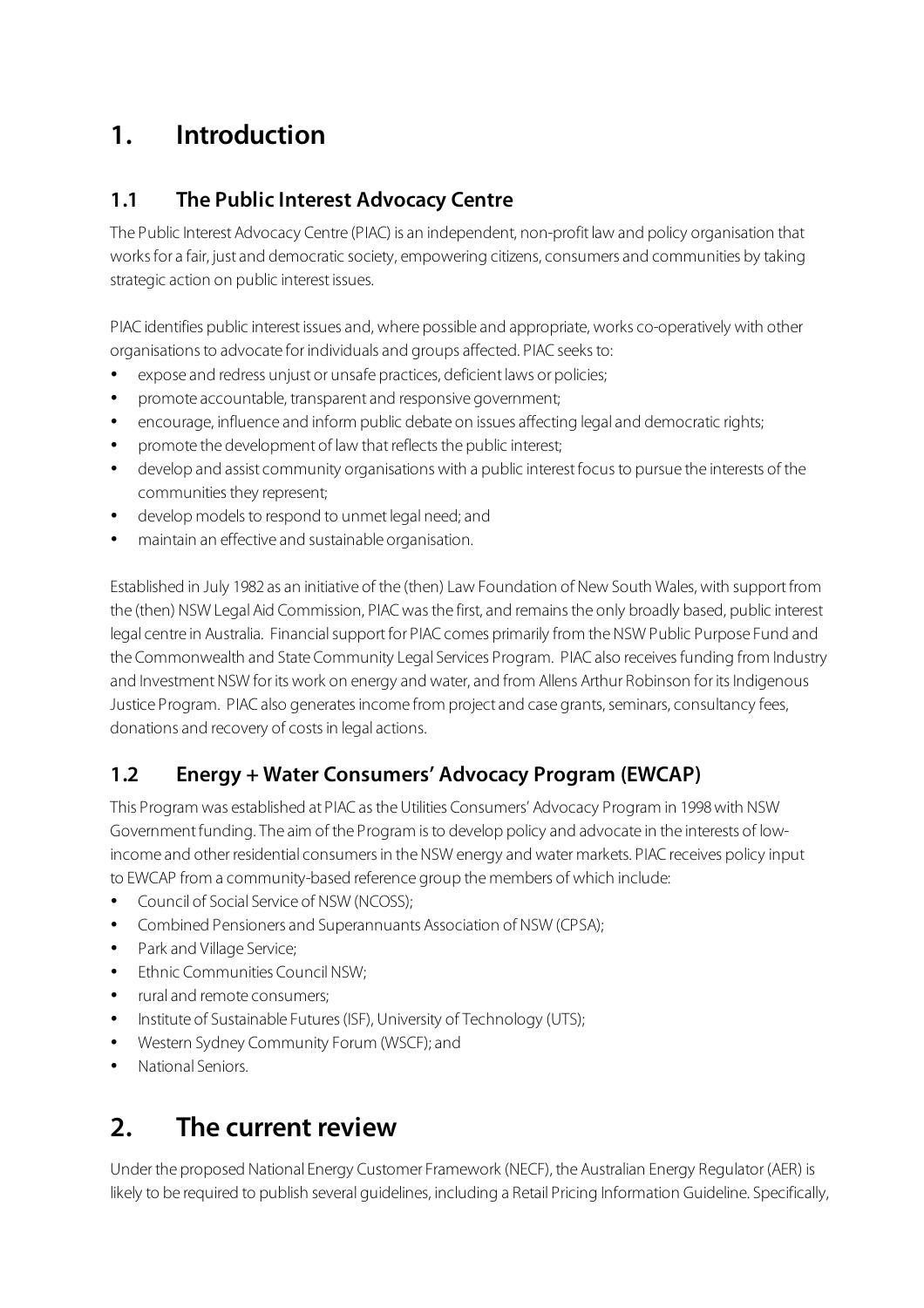these responsibilities are likely to be outlined in the National Energy Retail Law (NERL) and National Energy Retail Rules (NERR), once this package has been finalised and has commenced.<sup>1</sup>

PIAC welcomes the opportunity to comment on the *Position Paper: AER Retail Pricing Information Guideline.* PIAC's previous submission to the AER *Issues Paper: AER Retail Pricing Information Guidelines* outlined pricing information principles to facilitate equitable access to effective information for consumers as they make choices about energy retail offers. These principles were:

- 1. Pricing information should allow comparison between market offers.
- 2. Pricing information should be presented in a clear and precise format.
- 3. Pricing information should be understandable to all consumers who are expected to take part in the market.
- 4. Pricing information should be available at the time of decision-making.
- 5. Pricing information should be accurate and current.<sup>2</sup>

The recommendations outlined in this submission aim to put these principles into practice as the Retail Pricing Information Guideline is further developed by the AER.

# **3. Scope of the Guideline**

### **3.1 Marketing**

 $\overline{a}$ 

#### **3.1.1 Availability of Disclosure Statements**

PIAC supports the AER's proposal to give customers disclosure statements when contacted by door-to-door marketers.<sup>3</sup> However, this information will only allow a comparison of the customer's current offer with the offer being made by the face-to-face marketer. PIAC asserts that for a real comparison to occur, a customer must understand that they can access price disclosure statements from all energy retailers. For this reason, PIAC recommends that telephone and door-to-door marketers and internet marketing materials should be obliged to inform customers that all energy retailers must supply a standard disclosure statement for the purpose of comparison.

#### **3.1.2 Referrals to the internet for further information**

PIAC is concerned that strategies utilising the internet as a primary information source will disadvantage lowincome households and households in rural and remote areas, as these households have lower than average rates of internet access nationally.<sup>4</sup> The AER's position paper notes that door to door marketers 'should also be required to advise customers that further information is available on the retailer's website'. 5

#### 2 • Public Interest Advocacy Centre • More information please

<sup>1</sup> Australian Energy Regulator, *Issues paper: AER Retail Pricing Information Guidelines* (2010) [iv] <http://www.aer.gov.au/content/index.phtml/itemId/734869> at 29 April 2010.

<sup>2</sup> Public Interest Advocacy Centre, *Transparent pricing: submission in response to the Issues paper: AER Retail Pricing Information Guidelines* (2010) 3.

<sup>3</sup> Australian Energy Regulator, *Position paper: AER Retail Pricing Information Guidelines* (2010) [15] <http://www.aer.gov.au/content/item.phtml?itemId=739921&nodeId=6bf7b7b5c1f780563152db35e481130 2&fn=Position%20paper%20and%20draft%20guideline.pdf> at 18 October 2010.

<sup>4</sup> Australian Bureau of Statistics, *ABS Household Use of Information Technology 8146.0 2008-09* (2009) [9] <http://www.ausstats.abs.gov.au/ausstats/subscriber.nsf/0/9B44779BD8AF6A9CCA25768D0021EEC3/\$File /81460\_2008-09.pdf> at 25 October 2010.

<sup>5</sup> Australian Energy Regulator, above n 2, 15.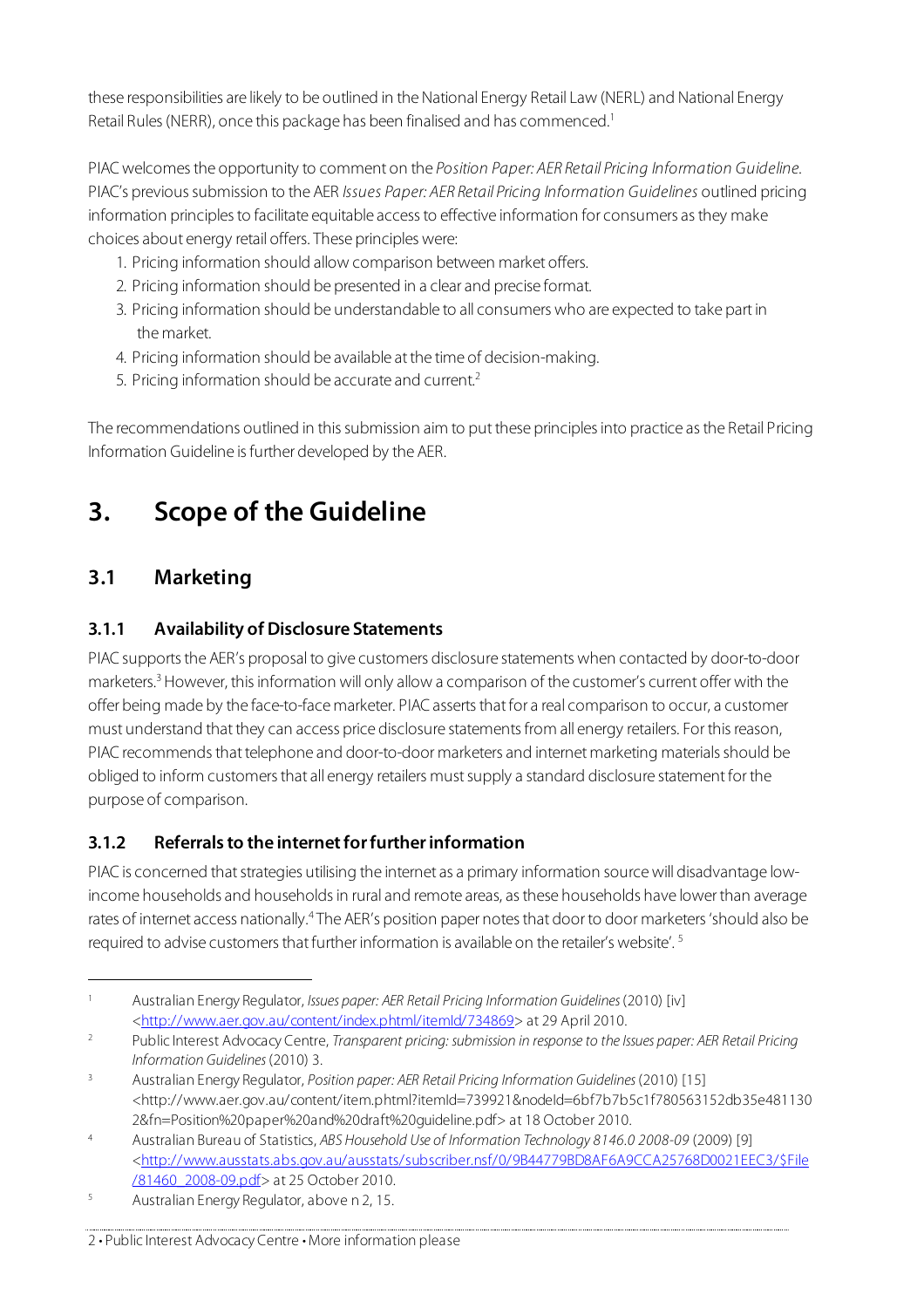It is important to avoid a situation where a consumer's ability to make an informed decision about an energy offer is directly related to access to the internet and/or computer skills. PIAC recommends that wherever consumers are directed to the internet for further information, an alternative non-web based source of that information also be given. This information should be free of charge and available within a timeframe stipulated by the *AER Retail Pricing Information Guideline*. PIAC notes that a timeframe of five working days would be consistent with the time allowed for the delivery of an Energy Price Fact Sheet in the Consultation Draft of the *AER Retail Pricing Information Guideline (*the Guideline*)*. 6

### **3.2 Changes in tariffs**

PIAC submits that consumers should be presented with a disclosure statement at the time any change is made to their retail offer. In order to give a consumer the opportunity to modify their consumption or research alternative offers, PIAC recommends that information on tariff changes should be provided at least thirty days prior to price rises becoming effective.

# **4. Presentation of Retail Offer Information**

PIAC reiterates its view that retail pricing information should include a standardised unit price and an estimate of annual costs. Standardised unit prices allow consumers to make a clear comparison of prices on offer with prices as they appear on energy bills. Annual cost estimates are a useful guide to facilitate another method of comparison. PIAC recommends that standardised unit pricing, supplied in both GST inclusive and exclusive formats, should be the primary source of pricing information contained in Energy Price Fact Sheets, with annual cost estimates forming a supplementary guide.

To facilitate transparency, PIAC recommends that all inputs used to calculate annual estimates are clearly shown, for example, based on usage of X kilowatt-hours per year for a two-person household. PIAC also considers that state-based annual estimates should be developed on the basis of climatic regions. For example, this would enable annual estimates of cold climate regions to be separated from warmer regions within each state—providing another layer of information consumers could use to assess how relevant annual estimates were to their individual circumstances.

# **5. Energy Price Fact Sheets**

### **5.1 Fact sheet template**

PIAC welcomes the AER's proposal to standardise Energy Price Fact Sheets through the use of a template. PIAC supports the view that a template would best facilitate easy comparison of offers on a like for like basis.

### **5.2 Information included in an Energy Price Fact Sheet**

The AER has stated that among other items, the Energy Price Fact Sheet should cover 'fees, rebates and other elements'.<sup>7</sup> To avoid the omission of any costs a consumer may be liable for, where these costs are not

 $\overline{a}$ 

<sup>6</sup> Ibid, Appendix B 2.

Australian Energy Regulator, above n 3, 18.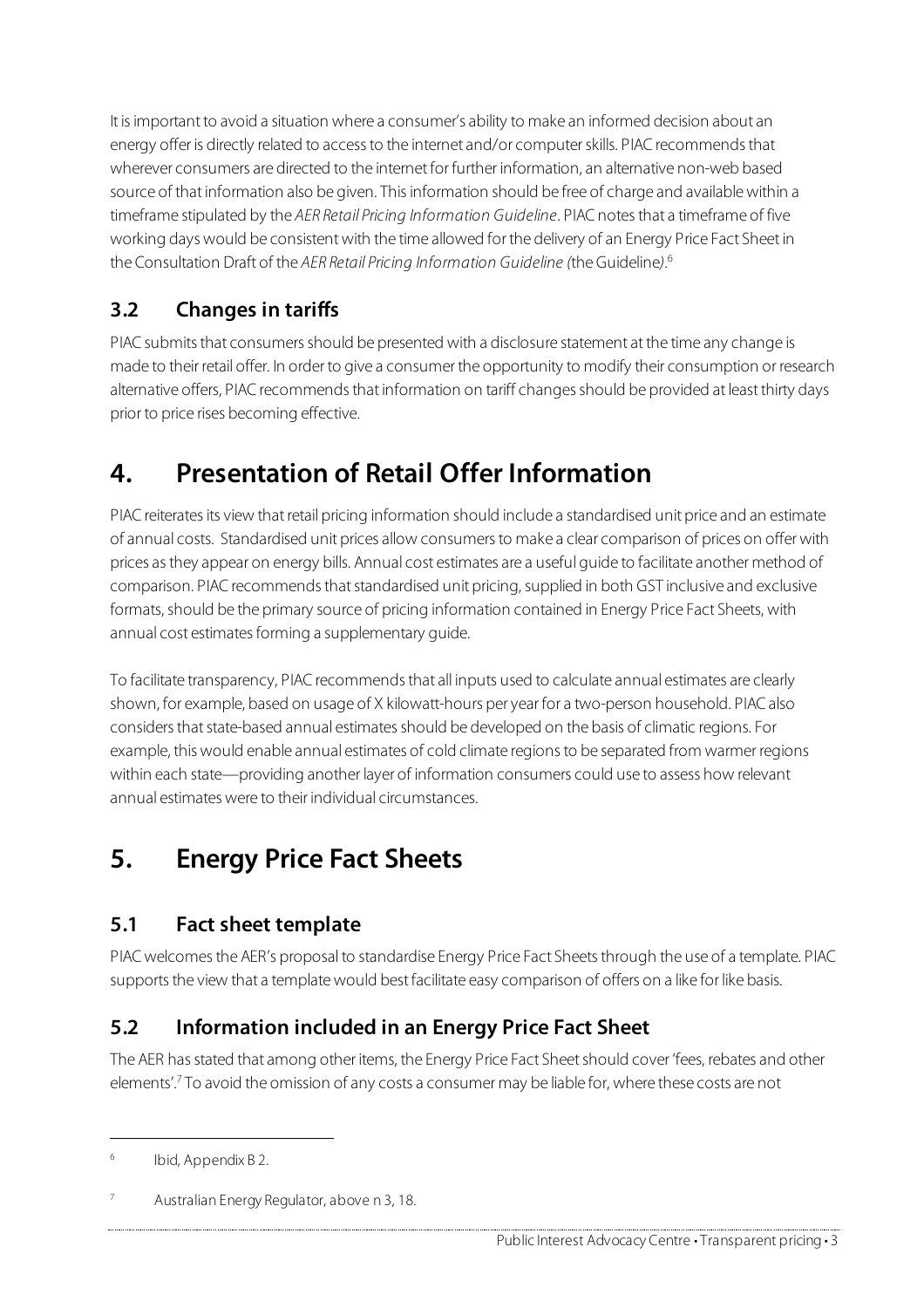deemed to be fees, PIAC recommends that this section of the template should also include information on any other costs.

PIAC supports the use of tables as a clear and transparent model for providing information on price. It is important that information housed in the table is not truncated or shrunk to fit into small sections. PIAC acknowledges that the Guideline stipulates 'font size in tables is of a sufficient size that is easy to read'. However, PIAC contends that 'easy to read' is too subjective and not capable of setting a consistent benchmark for font size that assures consumers do not struggle to read the information. PIAC recommends that a minimum font size for various aspects of the Energy Price Fact Sheet be established to overcome this issue and promote consistency.

Vision Australia's *Guidelines for Producing Readable Text*<sup>8</sup> may assist the AER to determine an acceptable minimum font size. The Vision Australia document also provides very useful information on the importance of suitable colour contrast, fonts and printing stock when developing accessible texts.

### **5.3 Title of the Price Fact Sheet**

PIAC welcomes the commitment of the AER to undertake further consumer research on the title of Energy Price Fact Sheets. Options for appropriate titles for Energy Price Fact Sheets outlined by the AER include:

- Energy Price Fact Sheet
- Electricity Price Fact Sheet
- Gas Price Fact Sheet
- Electricity and Gas Price Fact Sheet.<sup>9</sup>

The use of a generic title, such as 'Energy Price Fact Sheet', would allow for streamlined branding as consumers are educated further on the availability and content of these resources. While energy is a term used often by advocates and retailers, the average consumer may gain a clearer understanding of Energy Price Fact Sheets if the title refers specifically to the utility being described by the content. PIAC therefore recommends that the fact sheets be categorised using a sub heading, for example, 'Energy Price Fact Sheet: Electricity' or 'Energy Price Fact Sheet: Gas and Electricity Combined'.

# **6. Draft AER Retail Pricing Information Guideline**

### **6.1 Telemarketing and telephone queries**

Section 2.4 of the Guideline discusses the obligations of retailers when engaged in telemarketing activities. Given that agents of retailers at times undertake telemarketing, PIAC suggests that the AER revise this section with the aim of clarifying the responsibilities of retailer's agents under the Guideline. The Guideline currently states:

A *retailer* must advise each *small customer* that *Energy Price Fact Sheets* are available on the *retailer's* website or upon request. Where a small customer requests an *Energy Price Fact Sheet*,

<sup>8</sup> Vision Australia, *Guidelines for producing readable text* (2010)

<http://www.visionaustralia.org.au/info.aspx?page=1845> at 25 October 2010.

 $\overline{a}$ 

#### 4 • Public Interest Advocacy Centre • More information please

<sup>9</sup> Australian Energy Regulator, above n 3, 19.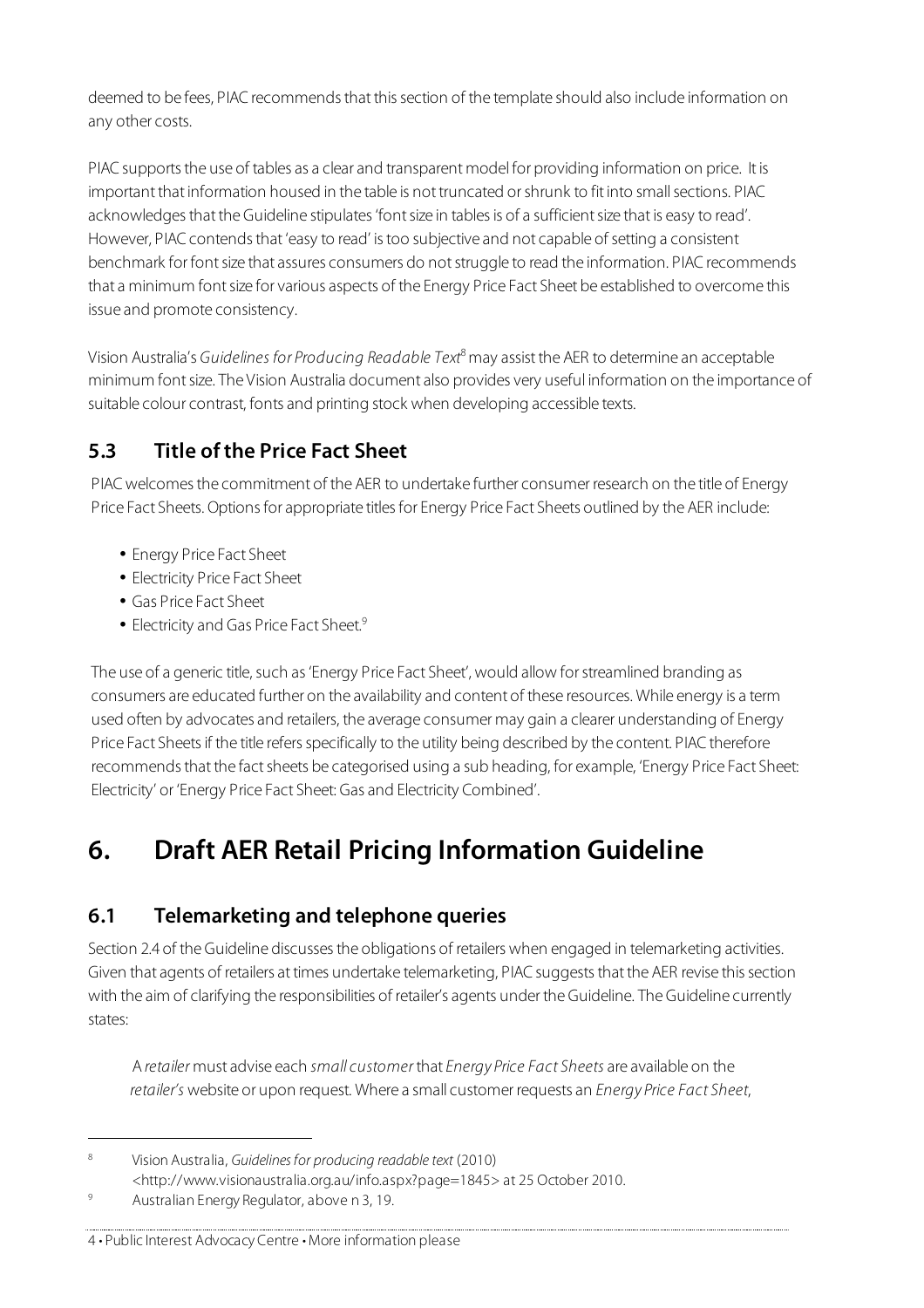the *retailer* must supply (either by post or email) the *Energy Price Fact Sheet* to the *small customer* within five *business days*. 10

PIAC takes the view that a consumer should be able to request an Energy Price Fact Sheet from the person who is marketing to the consumer whether this person is the retailer or the retailer's agent. There is a lack of clarity in the above paragraph that could be used to argue that where a consumer is contacted by a retailer's agent, it is the consumer's responsibility to request an Energy Price Fact Sheet directly from the retailer. In order to avoid this ambiguity, PIAC recommends that the AER oblige the telemarketer to advise the customer of their right to request an Energy Price Fact Sheet during the telemarketing session.

PIAC welcomes the inclusion of a five working day period to supply a consumer with an Energy Price Fact Sheet. Where a consumer has made a request for an Energy Price Fact Sheet to be sent to them, PIAC recommends that the cooling off period for a contract entered into during telemarketing activity should begin five business days from that date. This will ensure that cooling off periods, and consequently the time a customer has to compare energy offers, is not eroded by the time taken to provide relevant information.

#### **6.2 Mass media**

As noted above, PIAC takes the view that where consumers are referred to websites for more information, a non-web based option for accessing that information should also be offered. Therefore, PIAC recommends that the statement included in advertisements and other mass media publications should be adjusted to read:

An Energy Price Fact Sheet is available at [insert retailer website] and by telephoning [insert retailer's free call telephone number]

or

Energy Price Fact Sheets are available at [insert retailer website] and by telephoning [insert retailer's free call telephone number].<sup>11</sup>

### **6.3 Other Information Requirements**

#### **6.3.1 Fees**

The AER proposes that Energy Price Fact Sheets include information on 'key fees applicable to a contract offer'.12 Referral to information about fees not considered to be key must also be included.13 PIAC is concerned that the separation of key fees and non-key fees renders the Energy Price Fact Sheet an incomplete account of all costs related to a retail offer. In order to arm the consumer with the knowledge to make an informed decision, PIAC recommends that the fee section of the template should include information on all fees and any other costs associated with an energy offer.

PIAC understands that having a two-page limit on the length of the Energy Price Fact Sheets may mean some information cannot be included. If the AER determines that non-key fees cannot be listed on the Energy Price Fact Sheets, it is vitally important that a consumer education campaign accompanies the release of Energy

 $\overline{a}$ 

<sup>10</sup> Australian Energy Regulator, above n 3, Appendix B 2.

 $11$  Ibid.

<sup>12</sup> Ibid Appendix B 3.

<sup>13</sup> Ibid Appendix B 4.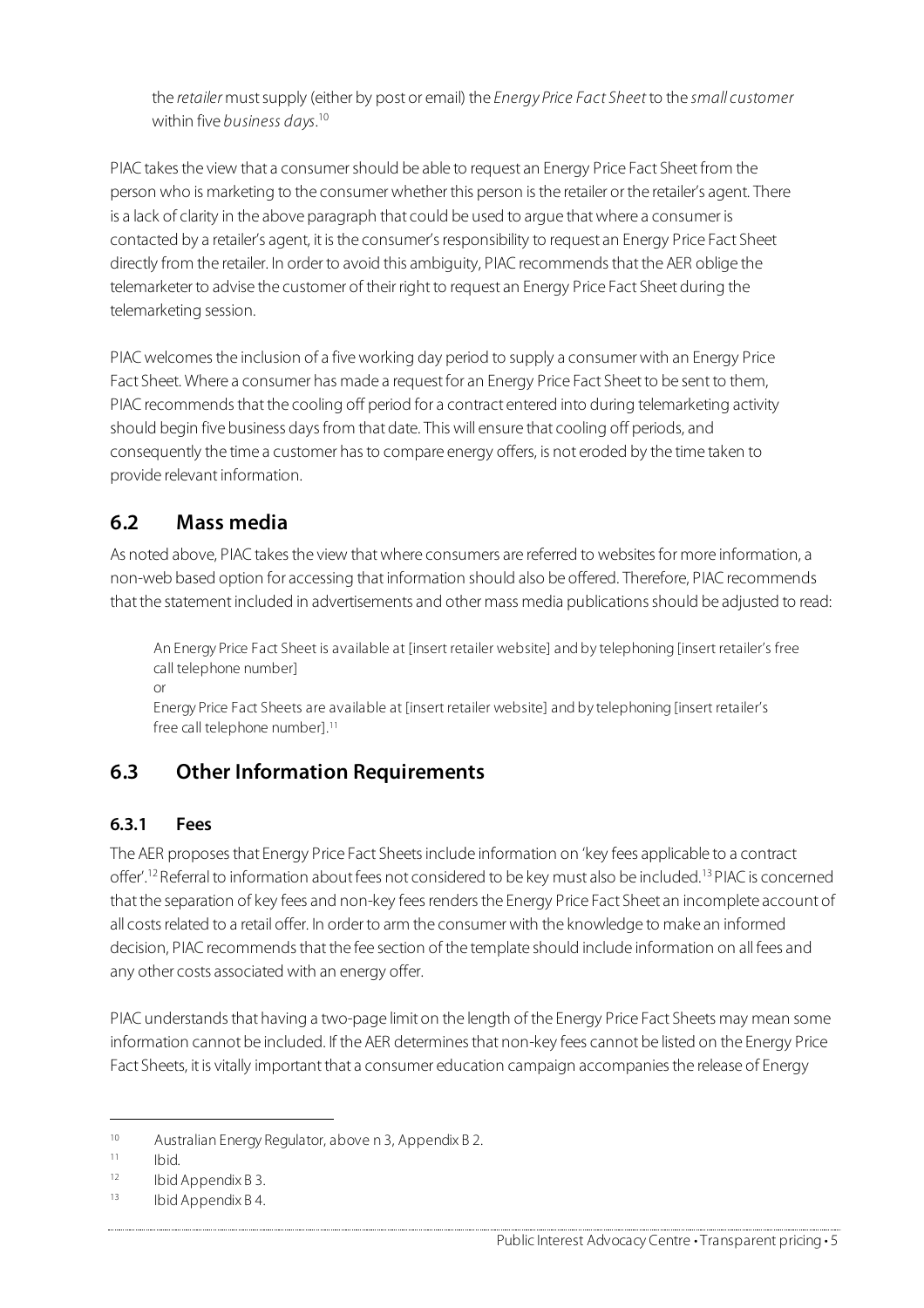Price Fact Sheets so consumers are aware that other sources of information will be needed to assess the full range of costs related with retail offers.

#### **6.3.2 Information about how a retailer can vary the tariffs that apply to a contract offer**

PIAC supports the inclusion of information about the ability of a retailer to change tariffs during the term of the contract. As this information is essential to understanding the cost of a contract offer, PIAC recommends that 'Price Subject to Change' information should immediately follow the pricing table.

#### **6.3.3 Format**

PIAC takes the view that an Energy Price Fact Sheet is most valuable when it is used to facilitate a comparison of offers available in the energy market. For this reason, PIAC contends that consumers should be aware that all retailers must provide fact sheets in a standard format. PIAC recommends that a permanent footer be added to the Energy Price Fact Sheet template to alert consumers to the fact that all energy retailers provide Energy Price Fact Sheets in a standard format to assist consumers to compare prices and conditions.

#### **6.3.4 Referral to price comparator service**

PIAC acknowledges that AER has noted the likelihood of the development of a price comparator service that States and Territories can join on an opt-in basis, and that further consultation regarding any need to update the Guideline will take place as the price comparator is developed.14 PIAC submits that, in the interim, information about current state-based independent price comparator services should be included in Energy Price Fact Sheets.

The Independent Pricing and Regulatory Tribunal has responsibility for an energy price comparator service in NSW.15 The service currently offers consumers the opportunity to compare energy offers via the *My energy offers* website or via information provided by telephone. Using Energy Price Fact Sheets to promote state based independent comparator services would provide energy consumers with guidance on how they could compare energy offers available to them. PIAC recommends that Energy Price Fact Sheets should contain information about the availability of independent price comparator services that are currently operating.

# **7. Accessibility**

PIAC's submission to the AER's *Issues Paper: AER Retail Pricing Information Guidelines*16 highlighted the importance of accessible information. The submission noted:

To ensure that the information is accessible, it must be:

- clearly presented;
- simple enough to be understood;
- available to consumers with basic financial literacy and numeracy;
- available to consumers at the time they are weighing up their options: and
- understandable to members of the community with low levels of English literacy, including those from non-English speaking backgrounds.<sup>17</sup>

 $\overline{a}$ 

 $14$  Ibid 6.

<sup>15</sup> Independent Pricing and Regulatory Tribunal, *My energy offers* 2010 <http://www.myenergyoffers.nsw.gov.au/?utm\_source=ipart&utm\_medium=banner&utm\_campaign=launch > at 28 October 2010.

<sup>16</sup> Public Interest Advocacy Centre, above n 2, 3.

 $17$  Ibid 3-4.

<sup>6 •</sup> Public Interest Advocacy Centre • More information please